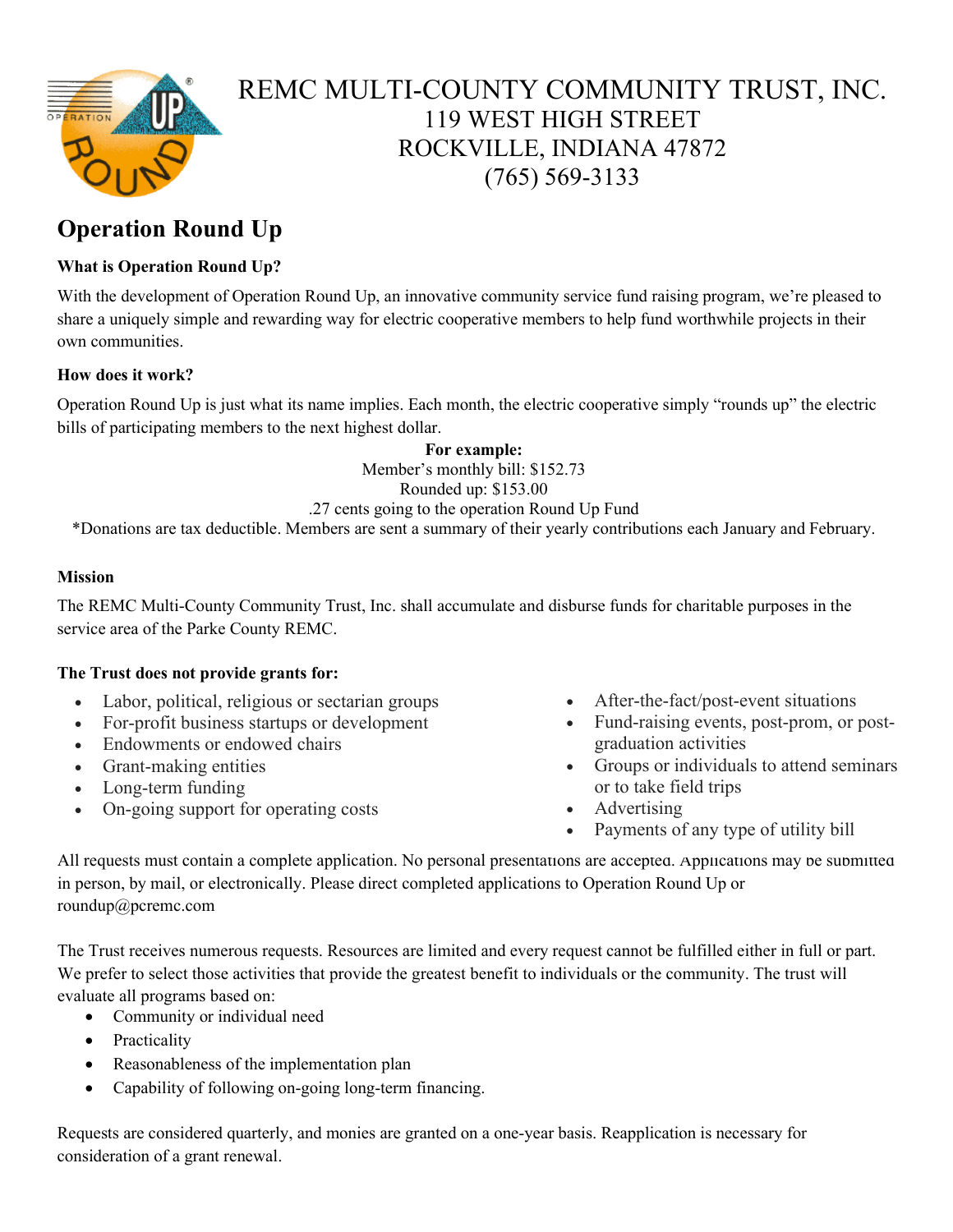

# Grant Request Application

FOR ORGANIZATION/AGENCY

Name of Organization or Agency: 1986. The Contractor of Organization or Agency:

**Total amount of request: \$** 

**Please review the check-off list below to assure all required information is provided to have the application approved.** 

Please do not list a Trustee of the REMC Multi-County Community Trust, Inc. ora Director of *the Parke County REMC as a reference.*

| One-page summary letter (next page)                                                                                                                   |
|-------------------------------------------------------------------------------------------------------------------------------------------------------|
| Organization follows guidelines of IRS $501(c)(3)$                                                                                                    |
| Detailed budget for project                                                                                                                           |
| List of the board of directors and key staff members, including officers. Please include contact information<br>for each person listed.               |
| Complete proposal narrative and key supporting documents, such as: charts, graphs, or maps.                                                           |
| List of income sources and expenses over the past 12 months (specific to group)                                                                       |
| List of other funding sources expected to support project                                                                                             |
| If full funding is not achieved (including fundraising from other events or grants), what will your<br>organization/agency do with any awarded funds? |
| If funding is awarded, your organization agrees to submit a statement and photo(s) of the project/program<br>for publication by (date).               |
|                                                                                                                                                       |

Signature of Representative: Date: Date: